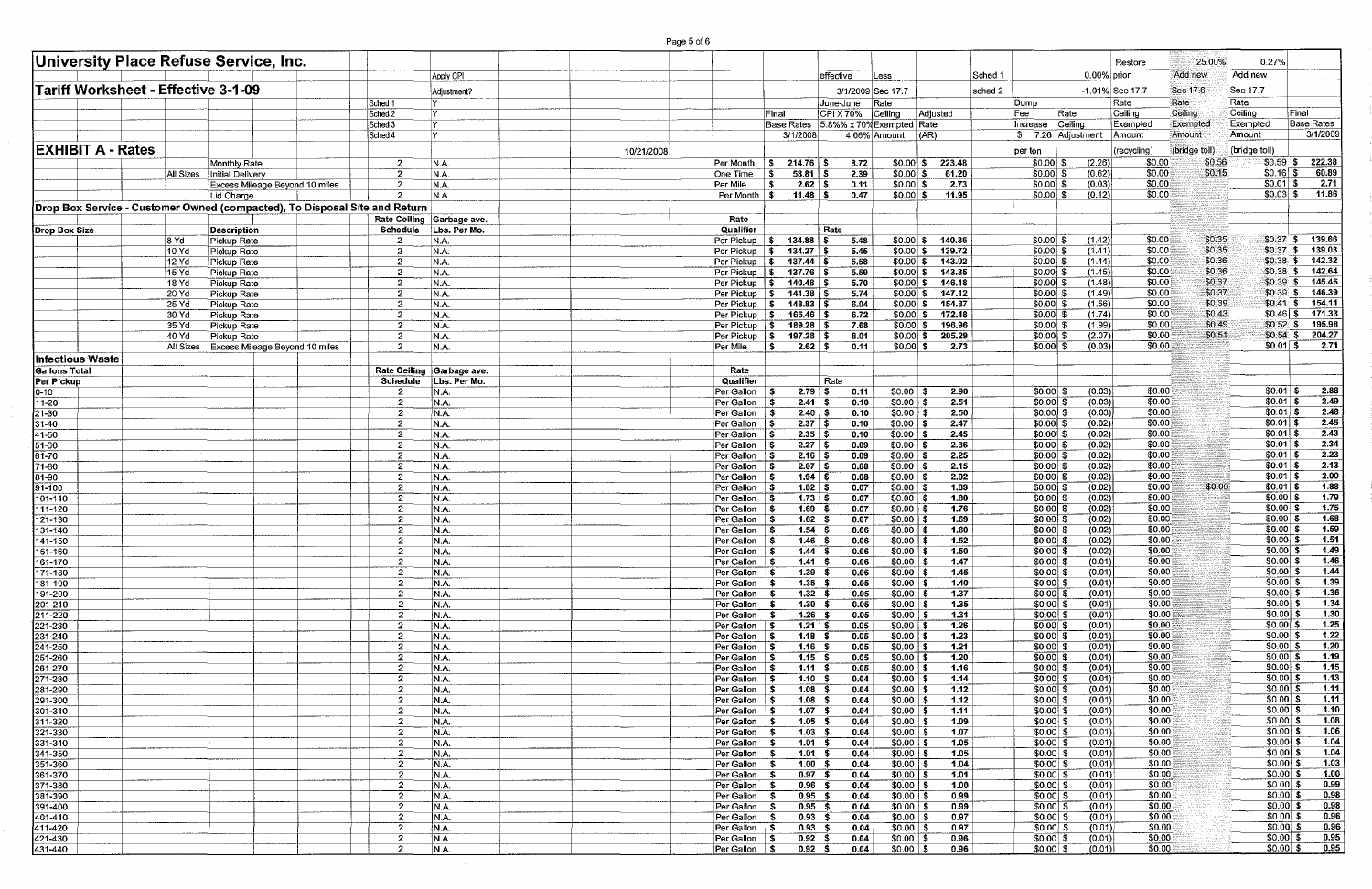Page 6 of 6

|                          | <b>University Place Refuse Service, Inc.</b> |                                                                                                                                |                           |                                                                                                                                                                                                                                                                                                                                                                                              |                                           |                                      |           |                           |                           |               |             |                           |                   | Restore          | 25.00%        |                                        | 0.27%                    |                                                                          |
|--------------------------|----------------------------------------------|--------------------------------------------------------------------------------------------------------------------------------|---------------------------|----------------------------------------------------------------------------------------------------------------------------------------------------------------------------------------------------------------------------------------------------------------------------------------------------------------------------------------------------------------------------------------------|-------------------------------------------|--------------------------------------|-----------|---------------------------|---------------------------|---------------|-------------|---------------------------|-------------------|------------------|---------------|----------------------------------------|--------------------------|--------------------------------------------------------------------------|
|                          |                                              |                                                                                                                                | Apply CPI                 |                                                                                                                                                                                                                                                                                                                                                                                              |                                           |                                      | effective | $ \text{Less}$            |                           |               | Sched 1     |                           |                   | 0.00% prior      | Add new       | Add new                                |                          |                                                                          |
|                          | Tariff Worksheet - Effective 3-1-09          |                                                                                                                                | Adjustment?               |                                                                                                                                                                                                                                                                                                                                                                                              |                                           |                                      |           | 3/1/2009 Sec 17.7         |                           |               | $ $ sched 2 |                           |                   | -1.01% Sec 17.7  | Sec 17.6      | Sec 17.7                               |                          |                                                                          |
|                          |                                              | Sched 1                                                                                                                        |                           |                                                                                                                                                                                                                                                                                                                                                                                              |                                           |                                      |           | June-June Rate            |                           |               |             | Dump                      |                   | Rate             | Rate          | Rate                                   |                          |                                                                          |
|                          |                                              | Sched 2                                                                                                                        |                           |                                                                                                                                                                                                                                                                                                                                                                                              |                                           | Final                                |           | CPI X 70% Ceiling         |                           | Adjusted      |             | Fee                       | Rate              | Ceiling          | Ceiling       | $\overline{\overline{\text{Ceiling}}}$ | Final                    |                                                                          |
|                          |                                              | Sched 3<br>Sched 4                                                                                                             |                           |                                                                                                                                                                                                                                                                                                                                                                                              |                                           | Base Rates 5.8%% x 70% Exempted Rate |           |                           |                           |               |             | Increase Ceiling          |                   | Exempted         | Exempted      | Exempted                               |                          | <b>Base Rates</b>                                                        |
|                          |                                              |                                                                                                                                |                           |                                                                                                                                                                                                                                                                                                                                                                                              |                                           | 3/1/2008                             |           | 4.06% Amount              | (AR)                      |               |             |                           | \$7.26 Adjustment | Amount           | Amount        | Amount                                 |                          | 3/1/2009                                                                 |
| <b>EXHIBIT A - Rates</b> |                                              |                                                                                                                                |                           | 10/21/2008                                                                                                                                                                                                                                                                                                                                                                                   |                                           |                                      |           |                           |                           |               |             | perton                    |                   | (recycling)      | (bridge toll) | (bridge toll)                          |                          |                                                                          |
| 441-450<br>451-460       |                                              | $\overline{2}$                                                                                                                 | N.A.                      |                                                                                                                                                                                                                                                                                                                                                                                              | Per Gallon   \$                           | $0.91$ \$                            |           | 0.04                      | $$0.00$ \ \$              | 0.95          |             | $$0.00$ \$                | (0.01)            | \$0.00           |               |                                        | $$0.00 $ \$              | 0.94                                                                     |
| 461-470                  |                                              | $\overline{2}$<br>$\overline{2}$                                                                                               | N.A.<br>N.A.              |                                                                                                                                                                                                                                                                                                                                                                                              | Per Gallon \$<br>Per Gallon $\frac{1}{5}$ | $0.91$ \$<br>$\boxed{0.90}$ \$       |           | 0.04<br>0.04              | $$0.00$ \$<br>$$0.00$ \$  | 0.95<br>0.94  |             | $$0.00$ \$<br>$$0.00$ \$  | (0.01)<br>(0.01)  | 30.00<br>50.00   |               |                                        | $$0.00$ \$<br>$$0.00$ \$ | 0.94<br>0.93                                                             |
| 471-480                  |                                              | $\overline{2}$                                                                                                                 | N.A.                      |                                                                                                                                                                                                                                                                                                                                                                                              | $Per Gallon$ \$                           | $0.90$ \$                            |           | 0.04                      | $$0.00$ \$                | 0.94          |             | $50.00$ \$                | (0.01)            | \$0.00           |               |                                        | $$0.00$ \$               | 0.93                                                                     |
| 481-490                  |                                              | $\overline{2}$                                                                                                                 | N.A.                      |                                                                                                                                                                                                                                                                                                                                                                                              | Per Gallon \$                             | $0.87$ \$                            |           | 0.04                      | $$0.00$ \$                | 0.91          |             | $$0.00]$ \$               | (0.01)            | 50.00            |               |                                        | $$0.00]$ \$              | 0.90                                                                     |
| 491-500                  |                                              | $2^{\circ}$                                                                                                                    | N.A.                      |                                                                                                                                                                                                                                                                                                                                                                                              | Per Gallon \$                             | $0.87$ \$                            |           | 0.04                      | $$0.00$ \$                | 0.91          |             | $$0.00]$ \$               | (0.01)            | \$0.00           |               |                                        | $$0.00$ \$               | 0.90                                                                     |
|                          | Infectious Waste - Miscellaneous             |                                                                                                                                |                           |                                                                                                                                                                                                                                                                                                                                                                                              |                                           |                                      |           |                           |                           |               |             |                           |                   |                  |               |                                        |                          |                                                                          |
|                          |                                              |                                                                                                                                | Rate Ceiling Garbage ave. |                                                                                                                                                                                                                                                                                                                                                                                              | Rate                                      |                                      |           |                           |                           |               |             |                           |                   |                  |               |                                        |                          |                                                                          |
|                          | <b>Description</b>                           |                                                                                                                                | Schedule Lbs. Per Mo.     |                                                                                                                                                                                                                                                                                                                                                                                              | Qualifier                                 |                                      | Rate      |                           |                           |               |             |                           |                   |                  |               |                                        |                          |                                                                          |
|                          | On-call Service, Add<br>Special Pick-up, Add | $\overline{2}$<br>$\overline{2}$                                                                                               | N.A.<br>N.A               |                                                                                                                                                                                                                                                                                                                                                                                              | Per Pickup \$                             | $7.31$ \$<br>731S                    |           | 0.30                      | $$0.00$ \$                | 7.61          |             | $\sqrt{50.00}$ \$         | (0.08)            | \$0.00           |               |                                        |                          | $\frac{$0.02 \text{ } $6$ \cdot $0.02$}{0.02 \text{ } $6$ \cdot $7.55$}$ |
|                          | Minimum Charge                               | $2^{\circ}$                                                                                                                    | N.A                       |                                                                                                                                                                                                                                                                                                                                                                                              | $Per Pickup$ \$<br>Per Month \$           | 27.87 \$                             |           | 0.30<br>$\overline{1.13}$ | $$0.00$ \$<br>$$0.00$ \\$ | 7.61<br>29.00 |             | $$0.00]$ \$<br>$$0.00$ \$ | (0.08)<br>(0.29)  | \$0.00<br>\$0.00 | \$0.07        |                                        |                          | $$0.08$ \$ 28.85                                                         |
|                          |                                              | $\mathcal{L}(\mathcal{L})$ , and $\mathcal{L}(\mathcal{L})$ , and<br>$\mathcal{L}(\mathcal{L})$ and $\mathcal{L}(\mathcal{L})$ |                           | $\frac{1}{\sqrt{2}}$<br>$\mathcal{A}=\frac{1}{2} \sum_{i=1}^{2} \frac{1}{2} \sum_{j=1}^{2} \frac{1}{2} \sum_{j=1}^{2} \frac{1}{2} \sum_{j=1}^{2} \frac{1}{2} \sum_{j=1}^{2} \frac{1}{2} \sum_{j=1}^{2} \frac{1}{2} \sum_{j=1}^{2} \frac{1}{2} \sum_{j=1}^{2} \frac{1}{2} \sum_{j=1}^{2} \frac{1}{2} \sum_{j=1}^{2} \frac{1}{2} \sum_{j=1}^{2} \frac{1}{2} \sum_{j=1}^{2} \frac{1}{2} \sum_{$ |                                           | $\mathsf{C}_{\mathsf{Z}}$            |           |                           |                           |               |             |                           |                   |                  |               |                                        |                          |                                                                          |

 $\sim$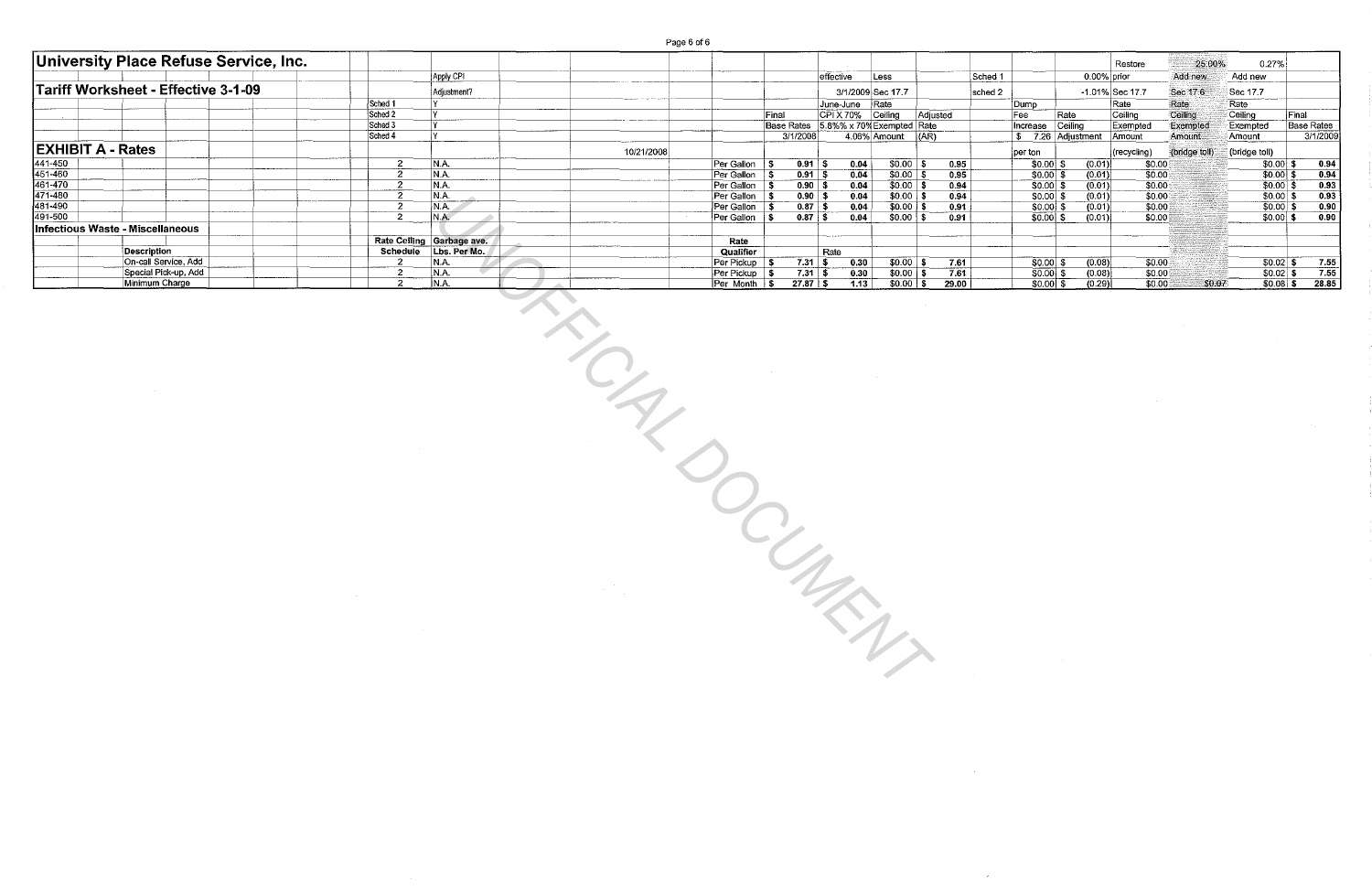| SCHEDULE 1. - Rate Class 1 - Automatic Rate Ceiling Effective 3-1-09<br>Residential Garbage, Recycling and Yard Waste                                                                                                                                                                                                                                                                                                                                                                                                                                                                   |                        |                            |                         |                             |                         |                                  |                       |                                                                                                                                        |                     |                                                  |                      |                                                              |                                                          |                          |                                                                    |                                   |                          |                                                    |                                                                     |                       | Applied to Comparison Rate only if<br>Comparison Rate % exceeds | Rate Modifier Percentage                |                       |                                                                                                                                                                        |
|-----------------------------------------------------------------------------------------------------------------------------------------------------------------------------------------------------------------------------------------------------------------------------------------------------------------------------------------------------------------------------------------------------------------------------------------------------------------------------------------------------------------------------------------------------------------------------------------|------------------------|----------------------------|-------------------------|-----------------------------|-------------------------|----------------------------------|-----------------------|----------------------------------------------------------------------------------------------------------------------------------------|---------------------|--------------------------------------------------|----------------------|--------------------------------------------------------------|----------------------------------------------------------|--------------------------|--------------------------------------------------------------------|-----------------------------------|--------------------------|----------------------------------------------------|---------------------------------------------------------------------|-----------------------|-----------------------------------------------------------------|-----------------------------------------|-----------------------|------------------------------------------------------------------------------------------------------------------------------------------------------------------------|
|                                                                                                                                                                                                                                                                                                                                                                                                                                                                                                                                                                                         |                        |                            |                         |                             |                         |                                  |                       | Note: The Rate Modifier Percentage (if any is shown) in this schedule is applied to all Rate Class 1, rates per Line E of Exhibit 'B'. |                     |                                                  |                      |                                                              |                                                          |                          |                                                                    |                                   |                          | Sec. 17.7 Exempt amount<br>$1.22$ \$<br>U.P.Refuse | 1.16                                                                |                       | Pierce Co. Ave. Rate %<br>$0.00\%$<br>U.P.Refuse                |                                         |                       |                                                                                                                                                                        |
|                                                                                                                                                                                                                                                                                                                                                                                                                                                                                                                                                                                         |                        |                            | City of Lakewood        |                             |                         | Murrey's Disposal                |                       | Pierce Co. Refuse                                                                                                                      |                     | <b>City of Stellacoom</b>                        |                      | City of Puyallup                                             |                                                          | <b>City of Fircrest</b>  |                                                                    | Pierce Co. Average Rate           |                          | Adjusted                                           | Comparison                                                          |                       | Automatic                                                       | Ceiling                                 |                       | U.P. Refuse                                                                                                                                                            |
|                                                                                                                                                                                                                                                                                                                                                                                                                                                                                                                                                                                         |                        |                            |                         | Rate less                   |                         |                                  |                       |                                                                                                                                        |                     |                                                  |                      | Note: Co-mingled Recy                                        |                                                          |                          |                                                                    | (PCAR)                            |                          | Rate (AR)                                          | Rate (CR)                                                           |                       | <b>Rate Ceiling</b><br><b>Adjustment</b>                        | Adjusted<br>Rate                        |                       | <b>Ceiling Adjusted</b><br><b>Ratewith 5%</b>                                                                                                                          |
|                                                                                                                                                                                                                                                                                                                                                                                                                                                                                                                                                                                         | Cust.<br>Count         | $%$ of<br>Cust.            |                         | 4.00% (% of                 |                         |                                  | (% of                 |                                                                                                                                        | $\sqrt{6}$ of       |                                                  | (% of                | Not Available                                                | l(% of                                                   |                          | (% of                                                              |                                   | (% of                    | Rate with 5% Rate Less<br>Aareement                | 15.00%                                                              | (% of                 |                                                                 | CAR)                                    | $(\%$ of              | Agreement                                                                                                                                                              |
|                                                                                                                                                                                                                                                                                                                                                                                                                                                                                                                                                                                         |                        | Sept. 2008 Sept. 2008      | Rate                    | Agreement Cust.             |                         | $\overline{\mathsf{Rate}}$       | Cust.                 | रate                                                                                                                                   | Cust.               | Rate                                             | Cust.                | Rate                                                         | Cust.                                                    | Rate                     | Cust.                                                              | Rate                              | Cust.<br>X Rate)         | Fee<br>3/1/2009                                    | Agreement Fee Cust.                                                 | $X$ Rate)             |                                                                 |                                         | Cust.<br>X Rate)      | Fee<br>Effective 3-1-07                                                                                                                                                |
| Rate Effective Date                                                                                                                                                                                                                                                                                                                                                                                                                                                                                                                                                                     |                        |                            | 3/1/2008 Fee            |                             | $ X$ Rate)              | 3/1/2008 X Rate)                 |                       | 3/1/2008 X Rate)                                                                                                                       |                     | 3/1/2008 X Rate)                                 |                      | 3/1/2008 X Rate)                                             |                                                          | 3/1/2008 X Rate)         |                                                                    |                                   |                          |                                                    |                                                                     |                       |                                                                 |                                         |                       |                                                                                                                                                                        |
| Column#                                                                                                                                                                                                                                                                                                                                                                                                                                                                                                                                                                                 | a.                     | b                          | $\mathbf{c}$            | - d                         | e                       |                                  | <b>O</b>              |                                                                                                                                        |                     |                                                  | -k                   |                                                              | m                                                        | $\mathbf{D}$             | $\bullet$                                                          |                                   | $\mathbf{q}$             | in the                                             | S.                                                                  | $\mathbf{t}$          | л.                                                              | - v -                                   | w                     | $\mathbf{x}$                                                                                                                                                           |
| Formula                                                                                                                                                                                                                                                                                                                                                                                                                                                                                                                                                                                 |                        | (a/7910)                   |                         | $(c-(c*4.0%)$               | $(b^*d)$                |                                  | (b*f)                 |                                                                                                                                        | (b*h)               |                                                  | (b*j)                |                                                              | $(b*)$                                                   |                          | $(b*n)$                                                            | $((d+H+i+H)/6)$                   | $(b*p)$                  | From Line 'H'<br>Exhibit 'B'                       | From line 'J'<br>Exhibit 'B'                                        | $(b*s)$               | (s x Rate Modifier %)                                           | $(s+u)$                                 | $(b^*v)$              | $(v*1/(1-.05))$                                                                                                                                                        |
| 1 60 Gal. Yard waste Toter every-other week                                                                                                                                                                                                                                                                                                                                                                                                                                                                                                                                             | 458                    |                            |                         | 5.8%   \$7.09   \$6.81   \$ | 0.39                    | $5.00$ $\frac{1}{3}$             | $0.29$ $\frac{1}{3}$  | $5.10$ \$                                                                                                                              |                     | $0.30$ $\frac{1}{5}$ 5.10 $\frac{1}{3}$          | $0.30$ $\frac{1}{3}$ | $5.82$ \$                                                    | 0.34                                                     | $$0.00$ \\$              |                                                                    | 5.57                              | 0.32                     | $5.73$ $\sqrt{5}$                                  | $5.44$ \ \$                                                         | $0.32$ \$             |                                                                 | $ \frac{1}{5}$ 5.44 \$                  | $0.32$ \$             | $-5.73$                                                                                                                                                                |
| 1 90 Gal. Yard waste Toter every-other week                                                                                                                                                                                                                                                                                                                                                                                                                                                                                                                                             | 4793                   | 60.6%                      | $\frac{1}{3}$ 7.09 \$   | 6.81 \$                     | 4.13                    | $5.00$ $\vert$ \$                | 3.03                  | $5.10$ $\sqrt{3}$                                                                                                                      | 3.09                |                                                  |                      | $3.09$ $\frac{5.82}{5}$                                      | 3.53                                                     | \$0.00 \$                |                                                                    | 5.57                              | 3,38<br>`\$∖             | 7.48 \$                                            | 7.11 \$                                                             | $4.31$ $\sqrt{5}$     |                                                                 | $ \frac{1}{3}$ 7.11 $\frac{1}{3}$       | 4.31 6                | 7.48                                                                                                                                                                   |
|                                                                                                                                                                                                                                                                                                                                                                                                                                                                                                                                                                                         |                        |                            |                         |                             |                         |                                  |                       |                                                                                                                                        |                     |                                                  |                      |                                                              |                                                          |                          |                                                                    |                                   |                          |                                                    |                                                                     |                       |                                                                 |                                         |                       |                                                                                                                                                                        |
| 1 24 Gallon Toter EOW<br>148 Gal Toter EOW                                                                                                                                                                                                                                                                                                                                                                                                                                                                                                                                              | 332                    | 4.2%                       | 19.42<br>\$19.42        | $18.64$ \$                  | $18.64$ \$ 0.78<br>1.82 | $17.34$ \$<br>$19.89$ :          | $0.73$ $\frac{1}{5}$  | $18.12$ \ \$                                                                                                                           | 1.77                | $0.76$ \$ 12.80 \$<br>$\frac{1}{3}$ 16.28 \ \ \$ | 0.54                 | $13.63$ \ \ \$<br>$1.59$ $\frac{1}{9}$ $18.67$ $\frac{1}{9}$ | 0.57                                                     |                          | 12.96 \$ 0.54<br>1.82 S 18.24 S 1.78                               | 15.58<br>18.31                    | 0.65<br>$1.79$ S         | $14.87$ \ \$<br>$17.46$ S                          | $14.13$ \$<br>$16.59$ \$                                            | 0.59<br>1.62          | $\sim$<br>$\sim$ $-$                                            | $$ 14.13 \, \text{\AA}$<br>$S$ 16.59 \$ | 0.59 Ï \$<br>$1.62$ S | 14.87<br>17.46                                                                                                                                                         |
| 164 Gal Toter EOW                                                                                                                                                                                                                                                                                                                                                                                                                                                                                                                                                                       | 772<br>3558            | 9.8%                       | 45.0% \$19.42           | $18,64$ \$                  | 8.38                    | $19.89$ \ \$                     | 8.95 S                | $18.12$ \ \$                                                                                                                           |                     | $8.15$ \$ 16.28 \$                               |                      | $7.32$ \$ 18.67 \\$                                          |                                                          |                          | $8.40$ \$ 23.15 \$ 10.41                                           | $19.13$   \$                      | 8.60                     | $19.40$ \ \$                                       | $18.43$ \ \$                                                        | 8,29                  |                                                                 | $-$ \$ 18.43 \$                         | $8.29$ \$             | 19.40                                                                                                                                                                  |
| 1 48 Gal Toter Weekly w/                                                                                                                                                                                                                                                                                                                                                                                                                                                                                                                                                                | 130                    |                            | 1.6% 3 26.81            | $25.74$ S                   | 0.42                    | $25.98$ \$                       | $0.43$ \$             | $25.02$ \ \$                                                                                                                           | 0.41                | $\frac{1}{2}$ 22.48 \$                           |                      | $0.37$ \$ 30.14 \$                                           |                                                          |                          | $0.50$ $\begin{bmatrix} 5 & 27.48 & 5 & 0.45 \end{bmatrix}$        | 26.14                             | 0.43                     | $24.32$ \ \$                                       | $23.10$ \$                                                          | 0.38                  | $\sim$ $-$                                                      | $\frac{1}{5}$ 23.10 $\frac{1}{5}$       | $0.38$ $\frac{1}{3}$  | 24.32                                                                                                                                                                  |
| 1 64 Gal Toter Weekly w/ recycling                                                                                                                                                                                                                                                                                                                                                                                                                                                                                                                                                      | 2387                   |                            | 36.5% \$26.81           | $25.74$ \$                  | 9.39                    | $25.98$ \ \$                     | $9.48$ $\sqrt{5}$     | $25.02$   \$                                                                                                                           |                     | $9.13$ $$22.48$ $$$                              |                      |                                                              | 8.20 \$ 30.14 \$ 11.00 \$ 32.78 \$ 11.96                 |                          |                                                                    | $27.02$ \ \$                      | $9.86$ 1 \$              | $27.90$ \$                                         | $26.51$ \$                                                          | 9,67                  | $\sim 100$                                                      | $\frac{1}{2}$ 26.51 \$                  | $9.67$ is             | 27.90                                                                                                                                                                  |
| 196 Gal Toter weekly w/ recycling                                                                                                                                                                                                                                                                                                                                                                                                                                                                                                                                                       | 231                    |                            | 2.9% \$33.38            | $32.04$ \$                  | 0.94                    | $33.32$ \$                       | 0.97                  |                                                                                                                                        |                     | $0.90$ \$ 28.50 \$                               |                      | $0.83$ \$ 41.86 \$                                           |                                                          |                          | $1.22$ \$ 42.41 \$ 1.24                                            | $34.85$ \ \$                      | $1.02$ S                 | $36,39$ \$                                         | $34.57$ \$                                                          | 1.01                  | $\sim$                                                          | $\frac{1}{5}$ 34.57 \$                  | 1.01 <b>S</b>         | 36.39                                                                                                                                                                  |
| <b>Total Customers</b>                                                                                                                                                                                                                                                                                                                                                                                                                                                                                                                                                                  | 7910                   | 100.0%                     |                         |                             |                         |                                  |                       |                                                                                                                                        |                     |                                                  |                      |                                                              |                                                          |                          |                                                                    |                                   |                          |                                                    |                                                                     |                       |                                                                 |                                         |                       |                                                                                                                                                                        |
| Weighted Ave, Residential Monthly Rate - Prior Year (WAMR)                                                                                                                                                                                                                                                                                                                                                                                                                                                                                                                              |                        |                            |                         |                             | \$26.25                 |                                  | 25.82                 |                                                                                                                                        | $\frac{1}{5}$ 24.51 |                                                  | \$22.24              |                                                              | \$27.38                                                  |                          | \$26.38                                                            |                                   | 26.05                    |                                                    |                                                                     |                       |                                                                 |                                         |                       |                                                                                                                                                                        |
| Present value adjustment ((WAMR x (CPI x 70% - from Line B - Exhibit B)                                                                                                                                                                                                                                                                                                                                                                                                                                                                                                                 |                        | 4.06%                      |                         |                             | 1.07<br>- 5             |                                  | 1.05                  |                                                                                                                                        | S<br>$-1.00$        |                                                  | $\sqrt{s}$<br>0.90   |                                                              | $\overline{\mathbf{s}}$<br>$-1.11$                       |                          | $\frac{1}{3}$ 1.07                                                 |                                   | 1.06                     |                                                    |                                                                     |                       |                                                                 |                                         |                       |                                                                                                                                                                        |
| Adjusted Weighted Ave. Residential Monthly Rate                                                                                                                                                                                                                                                                                                                                                                                                                                                                                                                                         |                        |                            |                         |                             | \$27.32                 |                                  | 26.87                 |                                                                                                                                        | $\frac{1}{5}$ 25.51 |                                                  | $5 \t 23.14$         |                                                              | \$28.49                                                  |                          | \$27.45                                                            |                                   | \$27.11                  |                                                    |                                                                     | 26.19                 |                                                                 |                                         | \$26.19               |                                                                                                                                                                        |
|                                                                                                                                                                                                                                                                                                                                                                                                                                                                                                                                                                                         |                        |                            |                         |                             |                         |                                  |                       |                                                                                                                                        |                     |                                                  |                      |                                                              |                                                          |                          |                                                                    |                                   |                          |                                                    |                                                                     |                       |                                                                 |                                         |                       |                                                                                                                                                                        |
| Adjusted Weighted Ave. as a % of Pierce Co.ave.                                                                                                                                                                                                                                                                                                                                                                                                                                                                                                                                         |                        |                            |                         |                             | 100.77%                 |                                  | 99.11%                |                                                                                                                                        | 94.10%              |                                                  | 85.36%               |                                                              | 105.09%                                                  |                          | 101.25% Rate %                                                     |                                   | 100.00%                  | Comparison Rate (CR)%                              |                                                                     | 96.59%                |                                                                 |                                         | 96.6%                 |                                                                                                                                                                        |
|                                                                                                                                                                                                                                                                                                                                                                                                                                                                                                                                                                                         |                        |                            |                         |                             |                         |                                  |                       |                                                                                                                                        |                     |                                                  |                      |                                                              |                                                          |                          |                                                                    |                                   |                          |                                                    | <b>Does Comparison Rate % Exceed</b>                                |                       |                                                                 |                                         |                       |                                                                                                                                                                        |
| Note: Customers with garbage toter service are counted as the equivalent in can service.                                                                                                                                                                                                                                                                                                                                                                                                                                                                                                |                        |                            |                         |                             |                         |                                  |                       |                                                                                                                                        |                     |                                                  |                      |                                                              |                                                          |                          |                                                                    |                                   |                          |                                                    | The Pierce Co. Ave. Rate %?                                         |                       |                                                                 |                                         |                       |                                                                                                                                                                        |
| Note: For comparison, when a jurisdiction does not offer an equivalent size service, the next larger size is used. (i.e. not all offer 24 or 48 gal. size)                                                                                                                                                                                                                                                                                                                                                                                                                              |                        |                            |                         |                             |                         |                                  |                       |                                                                                                                                        |                     |                                                  |                      |                                                              |                                                          |                          |                                                                    |                                   |                          | No                                                 |                                                                     |                       |                                                                 |                                         |                       |                                                                                                                                                                        |
|                                                                                                                                                                                                                                                                                                                                                                                                                                                                                                                                                                                         |                        |                            |                         |                             |                         |                                  |                       |                                                                                                                                        |                     |                                                  |                      |                                                              |                                                          |                          |                                                                    |                                   |                          |                                                    |                                                                     |                       |                                                                 |                                         |                       |                                                                                                                                                                        |
| SCHEDULE 2. - Rate Class 2. - Automatic Rate Ceiling - Rate Modifier Percentage - effective 3-1-09                                                                                                                                                                                                                                                                                                                                                                                                                                                                                      |                        |                            |                         |                             |                         |                                  |                       |                                                                                                                                        |                     |                                                  |                      |                                                              |                                                          |                          |                                                                    |                                   |                          |                                                    |                                                                     |                       |                                                                 |                                         |                       |                                                                                                                                                                        |
|                                                                                                                                                                                                                                                                                                                                                                                                                                                                                                                                                                                         |                        |                            |                         |                             |                         |                                  |                       |                                                                                                                                        |                     |                                                  |                      |                                                              |                                                          |                          |                                                                    |                                   |                          |                                                    |                                                                     |                       | Rate Modifier Percentage                                        |                                         |                       |                                                                                                                                                                        |
|                                                                                                                                                                                                                                                                                                                                                                                                                                                                                                                                                                                         |                        |                            |                         |                             |                         |                                  |                       |                                                                                                                                        |                     |                                                  |                      |                                                              |                                                          |                          |                                                                    |                                   |                          |                                                    |                                                                     |                       | Applied to Comparison Rate only if                              |                                         |                       |                                                                                                                                                                        |
|                                                                                                                                                                                                                                                                                                                                                                                                                                                                                                                                                                                         |                        |                            |                         |                             |                         |                                  |                       |                                                                                                                                        |                     |                                                  |                      |                                                              |                                                          |                          |                                                                    |                                   |                          |                                                    |                                                                     |                       | Comparison Rate % exceeds                                       |                                         |                       |                                                                                                                                                                        |
|                                                                                                                                                                                                                                                                                                                                                                                                                                                                                                                                                                                         |                        |                            |                         |                             |                         |                                  |                       |                                                                                                                                        |                     |                                                  |                      |                                                              |                                                          |                          |                                                                    |                                   |                          |                                                    |                                                                     |                       | Pierce Co. Ave. Rate %                                          |                                         |                       |                                                                                                                                                                        |
|                                                                                                                                                                                                                                                                                                                                                                                                                                                                                                                                                                                         |                        |                            |                         |                             |                         |                                  |                       | Note: The Rate Modifier Percentage in this schedule is applied to all Rate Class 2. rates per Line E of Exhibit 'B'.                   |                     |                                                  |                      |                                                              |                                                          |                          |                                                                    |                                   |                          |                                                    |                                                                     |                       | $-1.01%$                                                        |                                         |                       |                                                                                                                                                                        |
|                                                                                                                                                                                                                                                                                                                                                                                                                                                                                                                                                                                         | Actual                 |                            |                         |                             |                         |                                  |                       |                                                                                                                                        |                     |                                                  |                      |                                                              |                                                          |                          |                                                                    |                                   |                          | <b>U.P.Refuse</b>                                  |                                                                     |                       | <b>U.P.Refuse</b>                                               |                                         |                       |                                                                                                                                                                        |
|                                                                                                                                                                                                                                                                                                                                                                                                                                                                                                                                                                                         | Monthly<br>Revenue per |                            | City of Lakewood        |                             |                         | Murrey's Disposal                |                       | Pierce Co. Refuse                                                                                                                      |                     | City of Steilacoom                               |                      | <b>City of Puyallup</b>                                      |                                                          | <b>City of Fircrest</b>  |                                                                    | Pierce Co. Average Rate<br>(PCAR) |                          | Adjusted<br>Rate (AR) Rate (CR)                    | Comparison                                                          |                       | <b>Automatic</b><br><b>Rate Ceiling</b>                         | Ceiling<br><b>Adjusted</b>              |                       |                                                                                                                                                                        |
|                                                                                                                                                                                                                                                                                                                                                                                                                                                                                                                                                                                         | Container              | 6 OT                       |                         | Rate less                   |                         |                                  |                       |                                                                                                                                        |                     |                                                  |                      |                                                              |                                                          |                          |                                                                    |                                   |                          | Rate with 5% Rate Less                             |                                                                     |                       | Adjustment                                                      | Rate                                    |                       |                                                                                                                                                                        |
|                                                                                                                                                                                                                                                                                                                                                                                                                                                                                                                                                                                         | Size Level             | Revenue                    |                         | 4.00% (% of                 |                         |                                  | $(\% \text{ of }$     |                                                                                                                                        | l (% of             |                                                  | l (% of              |                                                              | l (% of                                                  |                          | l(% of                                                             |                                   | (% of                    | Agreement  5.00%                                   |                                                                     | $ (%$ of              |                                                                 | (CAR)                                   | (% of                 | Agreement                                                                                                                                                              |
|                                                                                                                                                                                                                                                                                                                                                                                                                                                                                                                                                                                         |                        | Sepr. 2008 Sept. 2008 Rate | 3/1/2008 Fee            | Agreement Cust.             | X Rate)                 | Rate<br>3/1/2008   X Rate)       | Cust.                 | Rate<br>3/1/2008 X Rate)                                                                                                               | $ $ Cust.           | Rate<br>3/1/2008 X Rate)                         | Cust.                | Rate<br>3/1/2008 X Rate)                                     | Cust.                                                    | Rate<br>3/1/2008 X Rate) | Cust                                                               | Rate                              | Cust.<br>X Rate)         | <b>Fee</b><br>3/1/2009                             | Agreement Fee Cust.                                                 | X Rate)               |                                                                 |                                         | Cust.<br>$X$ Rate)    |                                                                                                                                                                        |
|                                                                                                                                                                                                                                                                                                                                                                                                                                                                                                                                                                                         |                        |                            |                         |                             |                         |                                  |                       |                                                                                                                                        |                     |                                                  |                      |                                                              |                                                          |                          |                                                                    |                                   |                          |                                                    |                                                                     |                       |                                                                 |                                         |                       |                                                                                                                                                                        |
| Column#                                                                                                                                                                                                                                                                                                                                                                                                                                                                                                                                                                                 | a                      | b                          | $\mathbf{c}$            | d.                          | e.                      |                                  | a.                    | h                                                                                                                                      |                     |                                                  | - k                  |                                                              | m                                                        | n                        | $\bullet$                                                          |                                   | <b>q</b>                 | $\mathsf{r}$                                       | -S                                                                  |                       | п.                                                              | <b>Mark</b>                             | w                     | $\mathbf{x}$                                                                                                                                                           |
| Formula                                                                                                                                                                                                                                                                                                                                                                                                                                                                                                                                                                                 |                        | (a/\$100.990               |                         | $(c-(c*4.0%)$               | $(b^*d)$                |                                  | (b <sub>1</sub> )     |                                                                                                                                        | $(b^*h)$            |                                                  | (b*j)                |                                                              | $(b*)$                                                   |                          | (h*n)                                                              | $[(d+1+i+1+i)]$                   | $(b^*b)$                 | From Line 'H'<br>Exhibit B'                        | From line J'<br>Exhibit 'B'                                         | $(b^*s)$              | (s x Rate Modifier %)                                           | $(s-u)$                                 | (b v)                 |                                                                                                                                                                        |
|                                                                                                                                                                                                                                                                                                                                                                                                                                                                                                                                                                                         |                        | % of                       |                         |                             |                         |                                  |                       |                                                                                                                                        |                     |                                                  |                      |                                                              |                                                          |                          |                                                                    |                                   |                          |                                                    |                                                                     |                       |                                                                 |                                         |                       |                                                                                                                                                                        |
|                                                                                                                                                                                                                                                                                                                                                                                                                                                                                                                                                                                         |                        | Revenue                    |                         |                             |                         |                                  |                       |                                                                                                                                        |                     |                                                  |                      |                                                              |                                                          |                          |                                                                    |                                   |                          |                                                    |                                                                     |                       |                                                                 |                                         |                       |                                                                                                                                                                        |
|                                                                                                                                                                                                                                                                                                                                                                                                                                                                                                                                                                                         | \$5,720                |                            | 5.66% \$76.46           |                             | $73.4$ \$ 4.16 \ \$     | 72.50 $\vert$ \$                 | 4.11   \$             | $69.42$ \$                                                                                                                             |                     | $3.93$ \$67.34 \$                                |                      | $3.81$ \$ 80.80 \$                                           |                                                          |                          | $4.58$ $\begin{array}{ c c c c c } \hline 4.56 \hline \end{array}$ |                                   | $73.41 \quad $3.416$     | 90.19                                              | 85.68                                                               | $4.85$ \ \$           |                                                                 | $(0.87)$ \$ 84.81 \$ 4.80               |                       |                                                                                                                                                                        |
| 1 Cubic Yard Container                                                                                                                                                                                                                                                                                                                                                                                                                                                                                                                                                                  | \$15,048               |                            | 14.90% \$101.79         |                             |                         | $97.72$ \$ 14.56 \$ 100.23 \$    | $14.93$ $\frac{1}{3}$ | 94.07 $\frac{1}{3}$                                                                                                                    |                     |                                                  |                      | $14.02$ \$ 91.25 \$ 13.60 \$110.16 \$                        |                                                          |                          | 16.41 \$101.87 \$ 15.18                                            |                                   | $99.22$ \$ 14.78         | 118.63                                             | $112.7$ \$                                                          | $16.79$ $\frac{1}{3}$ |                                                                 | $(1.14)$ \$ 111.56 \$ 16.62             |                       |                                                                                                                                                                        |
|                                                                                                                                                                                                                                                                                                                                                                                                                                                                                                                                                                                         | \$16,462               |                            | 16.30% \$134.33         |                             |                         | $128.96$ \$ 21.02 \$ 124.37 \$   |                       | 20.27 S 120.01 S                                                                                                                       |                     |                                                  |                      |                                                              | 19.56 \$116.41 \$18.98 \$149.44 \$24.36 \$125.45 \$20.45 |                          |                                                                    |                                   | $127.44 \quad $20.77$ \$ | 147.05                                             | $139.7$ \$                                                          | $22.77$ \$            |                                                                 | $(1.41)$ \$ 138.29 \$ 22.54 \$          |                       |                                                                                                                                                                        |
|                                                                                                                                                                                                                                                                                                                                                                                                                                                                                                                                                                                         | \$9,892                |                            | 9.80% \$182.04          |                             |                         | $174.76$ \$ $17.12$ \$ 217.50 \$ |                       | 21.30 \$ 165.38 \$ 16.20 \$ 160.42 \$ 15.71 \$ 220.32 \$ 21.58 \$ 188.99 \$ 18.51                                                      |                     |                                                  |                      |                                                              |                                                          |                          |                                                                    |                                   | $187.9$ \$ 18.40         | 203.84                                             | 193.65                                                              | $18.97$ \$            |                                                                 | $(1.96)$ \$ 191.69 \$ 18.78 \$          |                       |                                                                                                                                                                        |
|                                                                                                                                                                                                                                                                                                                                                                                                                                                                                                                                                                                         | \$14,515               | 14.37%                     | $\frac{1}{2}$ \$ 242.07 |                             | 232.39 \$ 33.40         | 233.96 \$                        |                       | 33.63 \$218.85 \$31.45 \$212.28 \$30.51 \$296.61 \$42.63 \$230.66 \$33.15                                                              |                     |                                                  |                      |                                                              |                                                          |                          |                                                                    |                                   | 237.46 \$ 34.13          | 260.42                                             | 247.4                                                               | $35.56$ \ \$          |                                                                 | $(2.50)$ \$ 244.90 \$ 35.20 \$          |                       |                                                                                                                                                                        |
|                                                                                                                                                                                                                                                                                                                                                                                                                                                                                                                                                                                         | \$39,353               | 38.97%                     | \$351.01                |                             | 336.97 \$ 131.31        | $\frac{1}{5}$ 320.19 \ \$        |                       | 124.77 \$ 298.46 \$ 116.30 \$ 289.51 \$ 112.81 \$ 431.23 \$ 168.04 \$ 354.69 \$ 138.21                                                 |                     |                                                  |                      |                                                              |                                                          |                          |                                                                    |                                   | $338.51$ \$ 131.91       | 369.25                                             | $350.79$ \$                                                         | 136.69 \$             |                                                                 | $(3.54)$ \$ 347.25 \$ 135.31            |                       |                                                                                                                                                                        |
| Totals                                                                                                                                                                                                                                                                                                                                                                                                                                                                                                                                                                                  | \$100,990              | 100.00%                    |                         |                             |                         |                                  |                       |                                                                                                                                        |                     |                                                  |                      |                                                              |                                                          |                          |                                                                    |                                   |                          |                                                    |                                                                     |                       |                                                                 |                                         |                       |                                                                                                                                                                        |
|                                                                                                                                                                                                                                                                                                                                                                                                                                                                                                                                                                                         |                        |                            |                         |                             | \$221.57                |                                  | 219.01                |                                                                                                                                        | \$201.46            |                                                  | $6 - 195.42$         |                                                              | \$ 277.60                                                |                          | \$229.86                                                           |                                   | \$224.15                 |                                                    |                                                                     |                       |                                                                 |                                         |                       |                                                                                                                                                                        |
|                                                                                                                                                                                                                                                                                                                                                                                                                                                                                                                                                                                         |                        | 4.06%                      |                         |                             | 9.00                    |                                  | 8.89                  |                                                                                                                                        | 8.18                |                                                  | 7.93                 |                                                              | \$ 11.27                                                 |                          | \$9.33                                                             |                                   | 9.10                     |                                                    |                                                                     |                       |                                                                 |                                         |                       |                                                                                                                                                                        |
|                                                                                                                                                                                                                                                                                                                                                                                                                                                                                                                                                                                         |                        |                            |                         |                             | \$230.57                |                                  | 227.90                |                                                                                                                                        | 209.64              |                                                  | \$203.35             |                                                              | \$288.87                                                 |                          | \$239.19                                                           |                                   | \$233.25                 |                                                    |                                                                     | $S = 235.63$          |                                                                 |                                         | \$233.25              |                                                                                                                                                                        |
|                                                                                                                                                                                                                                                                                                                                                                                                                                                                                                                                                                                         |                        |                            |                         |                             | 98.8%                   |                                  | 97.7%                 |                                                                                                                                        | 89.9%               |                                                  | 87.2%                |                                                              | 123.8%                                                   |                          |                                                                    | 102.5% Rate %                     |                          |                                                    | 100.0% Comparison Rate (CR)%                                        | 101.0%                |                                                                 |                                         | 100.0%                |                                                                                                                                                                        |
|                                                                                                                                                                                                                                                                                                                                                                                                                                                                                                                                                                                         |                        |                            |                         |                             |                         |                                  |                       |                                                                                                                                        |                     |                                                  |                      |                                                              |                                                          |                          |                                                                    |                                   |                          |                                                    |                                                                     |                       |                                                                 |                                         |                       |                                                                                                                                                                        |
|                                                                                                                                                                                                                                                                                                                                                                                                                                                                                                                                                                                         |                        |                            |                         |                             |                         |                                  |                       |                                                                                                                                        |                     |                                                  |                      |                                                              |                                                          |                          |                                                                    |                                   |                          |                                                    | <b>Does Comparison Rate % Exceed</b><br>The Pierce Co. Ave. Rate %? |                       |                                                                 |                                         |                       |                                                                                                                                                                        |
|                                                                                                                                                                                                                                                                                                                                                                                                                                                                                                                                                                                         |                        |                            |                         |                             |                         |                                  |                       |                                                                                                                                        |                     |                                                  |                      |                                                              |                                                          |                          |                                                                    |                                   |                          | Yes:                                               |                                                                     |                       |                                                                 |                                         |                       |                                                                                                                                                                        |
|                                                                                                                                                                                                                                                                                                                                                                                                                                                                                                                                                                                         |                        |                            |                         |                             |                         |                                  |                       |                                                                                                                                        |                     |                                                  |                      |                                                              |                                                          |                          |                                                                    |                                   |                          |                                                    |                                                                     |                       |                                                                 |                                         |                       |                                                                                                                                                                        |
|                                                                                                                                                                                                                                                                                                                                                                                                                                                                                                                                                                                         |                        |                            |                         |                             |                         |                                  |                       |                                                                                                                                        |                     |                                                  |                      |                                                              |                                                          |                          |                                                                    |                                   |                          | Sec. 17.7                                          |                                                                     |                       | Rate Modifier Percentage                                        |                                         |                       |                                                                                                                                                                        |
|                                                                                                                                                                                                                                                                                                                                                                                                                                                                                                                                                                                         |                        |                            |                         |                             |                         |                                  |                       |                                                                                                                                        |                     |                                                  |                      |                                                              |                                                          |                          |                                                                    |                                   |                          | Exempt amt.                                        |                                                                     |                       | Applied to Comparison Rate only if                              |                                         |                       |                                                                                                                                                                        |
|                                                                                                                                                                                                                                                                                                                                                                                                                                                                                                                                                                                         |                        |                            |                         |                             |                         |                                  |                       |                                                                                                                                        |                     |                                                  |                      |                                                              |                                                          |                          |                                                                    |                                   | Recycle                  |                                                    | $1.45$ $S$<br>1.38                                                  |                       | Comparison Rate % exceeds                                       |                                         |                       | <b>U.P. Refuse</b><br><b>Ceiling Adjusted</b><br>Rate with 5%<br>Fee<br>Effective 3-1-07<br>$(v*1/(1-.05))$<br>89.27<br>117.43<br>145.57<br>201.78<br>257.79<br>365.53 |
| <b>Commercial Garbage Containers and Cans</b><br>Rate Effective Date<br>1.5 Cubic Yard Container<br>2 Cubic Yard Container<br>3 Cubic Yard Container<br>4 Cubic Yard Container<br>6 Cubic Yard Container<br>Veighted Ave. Residential Monthly Rate - Prior Year (WAMR)<br>Present value adjustment ((WAMR x (CPI x 70% - from Line B - Exhibit B)<br>Adjusted Weighted Ave. Residential Monthly Rate<br>Adjusted Weighted Ave. as a % of Pierce Co.ave.<br>SCHEDULE 3. - Rate Class 3. - Automatic Rate Ceiling - Rate Modifier Percentage - effective 3-1-09<br>Multi-family Recycling |                        |                            |                         |                             |                         |                                  |                       |                                                                                                                                        |                     |                                                  |                      |                                                              |                                                          |                          |                                                                    |                                   | Non-recycle              | $1.72$ \$                                          | 1.63                                                                |                       | Pierce Co. Ave. Rate %<br>$-0.79%$                              |                                         |                       |                                                                                                                                                                        |